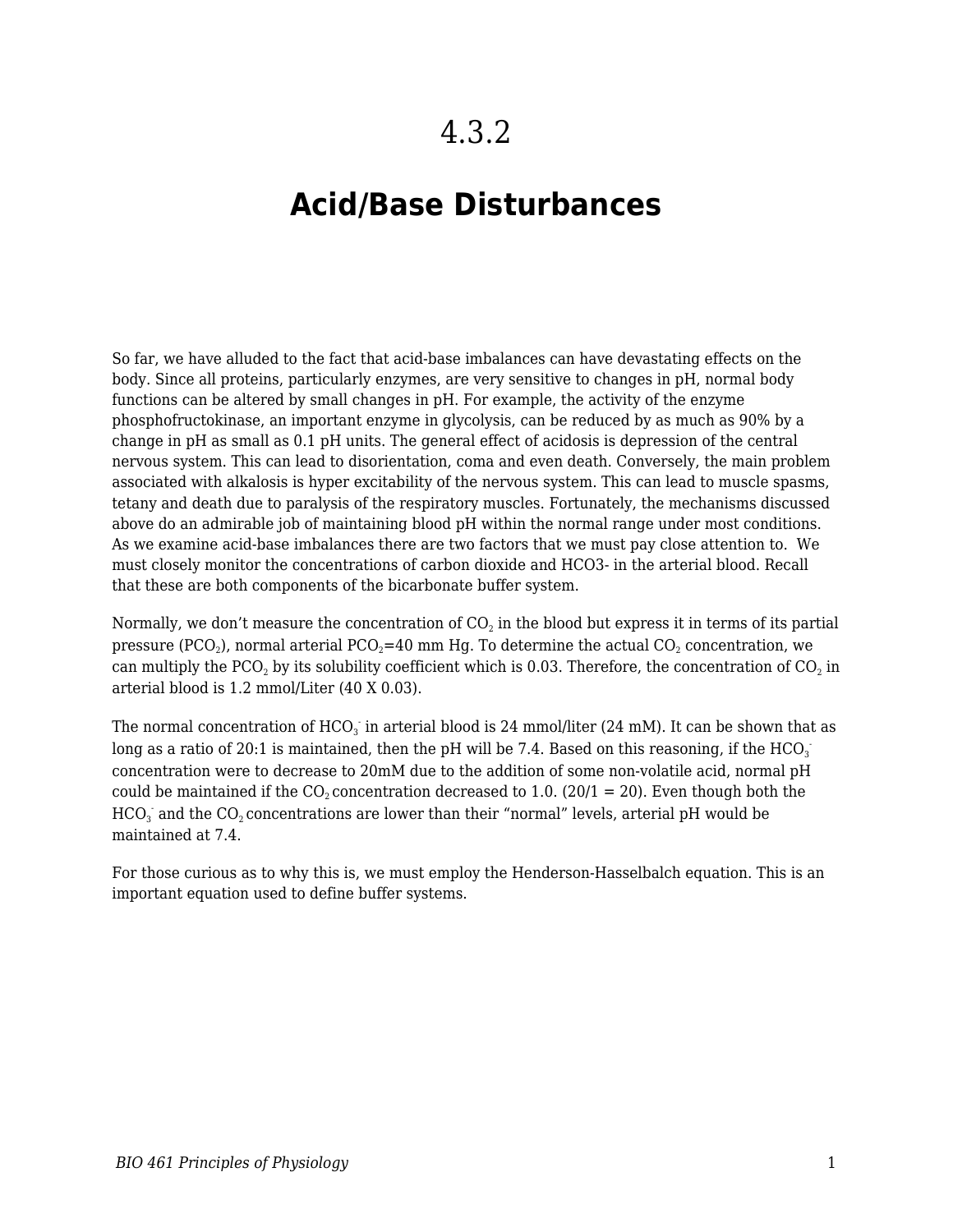## pH= 6.1 +  $log \frac{[HCO3^{-}]}{(.03 \text{ X} PacO_2)}$

## pH= 6.1 +  $log \frac{[24 \text{ mM}]}{(.03 \text{ X } 40 \text{ mmHg})}$  = 7.4

This is the Henderson-Hasselbalch equation. Notice the 20:1 ratio of bicarbonate to carbon dioxide.

Acid-base disturbances can be classified according to the underlying cause of the problem. If the disturbance is due to a problem with respiration, we classify the problem as either respiratory acidosis or respiratory alkalosis. Respiratory disturbances would manifest as changes in PCO $_{\textrm{\tiny{2}}}$ . Respiratory acidosis would be caused by anything the depressed the respiration, such as damage to the respiratory centers of the brain or, more commonly, COPD, and would result in a PCO $_2$  greater than 40. Respiratory alkalosis would be caused by any activity that causes an abnormal increase in respiration. Although less common, it can also be caused by hyperventilation associated with heightened anxiety. Clinically, respiratory alkalosis can be the result of over ventilation of a patient who is on a ventilator. Respiratory alkalosis would be manifest by a PCO $_2$  that is less than 40. Acidbase imbalances that are not due to altered respiration are classified as metabolic imbalances and are manifest by changes in  $\mathrm{HCO}_3$  . Metabolic acidosis can be caused by renal failure, excessive diarrhea, ingestion of acids not normally found in foods such as aspirin or methanol, or by excessive production of ketoacids (diabetic ketoacidosis) or lactic acid (circulatory shock). Metabolic acidosis would be manifest by a  $HCO<sub>3</sub>$  of less than 24. Metabolic alkalosis can be caused by vomiting, ingestion of alkaline drugs (sodium bicarbonate), certain diuretics or excessive secretion of aldosterone. Metabolic alkalosis would be manifest by a  $\mathrm{HCO}_3^+$  of greater than  $24.$ 

As described above, as long as the  $\mathrm{HCO}_3^+$  /  $\mathrm{PCO}_2$  ratio is 20, arterial pH will be normal. Because of this, if there is a respiratory disturbance that causes the pH to drop (respiratory acidosis,  $PCO<sub>2</sub>$ ) greater than 40), it can be compensated by an increase in the  $\mathrm{HCO}_3$  . In other words, the respiratory acidosis is being compensated by a metabolic alkalosis. On the other hand, if a person is suffering from metabolic acidosis (HCO $_3^{\cdot}$  less than 24) it can be compensated for by a respiratory alkalosis (PCO $_{\rm 2}$  less than 40). These mechanisms attempt to allow the body to maintain pH within the safe range until the underlying problem is remedied, either by the body healing itself or by medical intervention. A visual way to see how the body trys to help itself can be seen in a small change to the Henderson-Hasselbalch equation: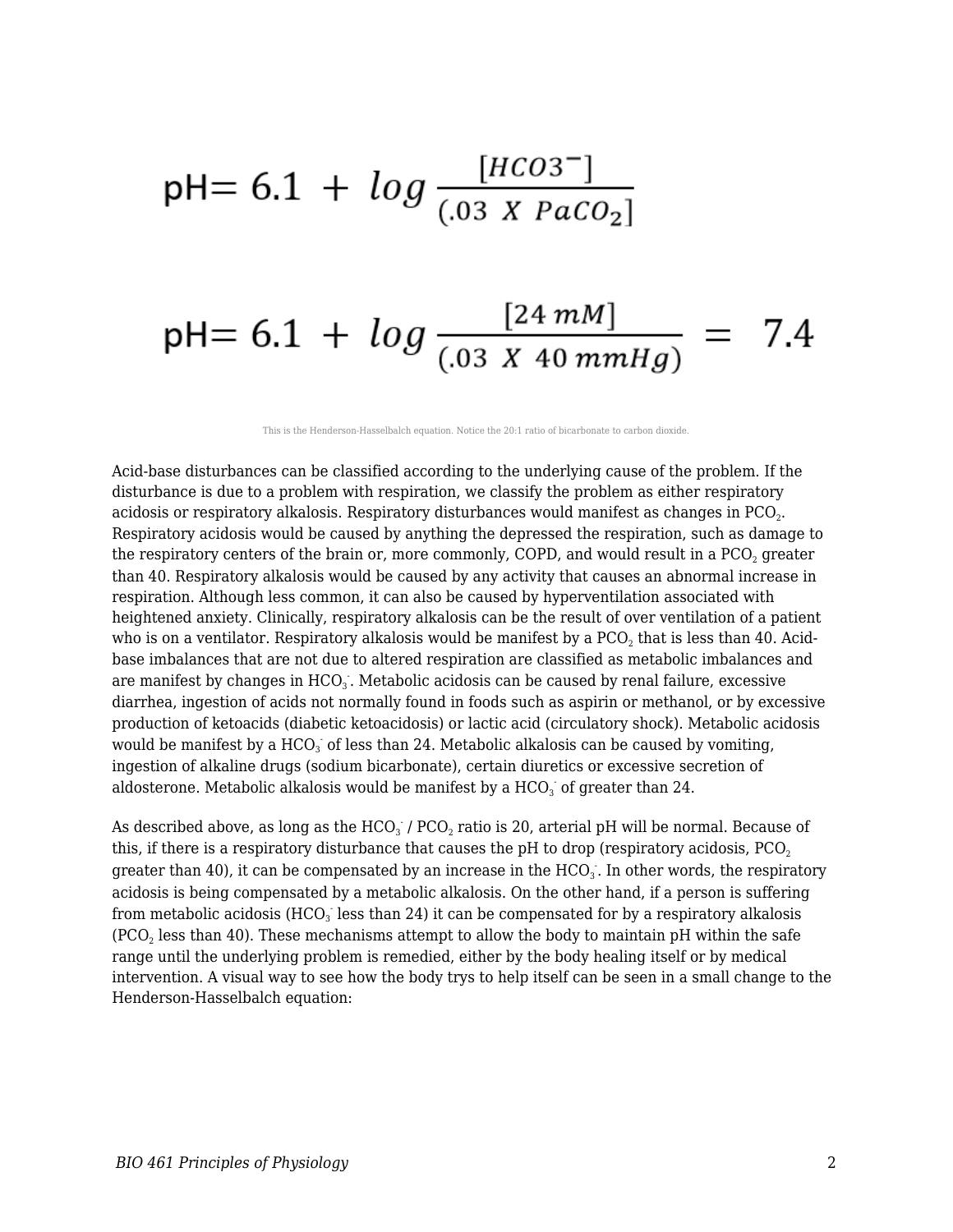# pH= 6.1 +  $log \frac{[Kidneys]}{[Lungs]}$

When it comes to medical intervention, it is important to treat the underlying problem and not the compensatory mechanism. If you treat the compensatory mechanism, you could kill your patient. Let's look at an example and see if we can determine what the underlying problem is so that proper treatment can be administered.

A patient presents at your clinic because she has been experiencing nausea for several days. As you perform your initial evaluation you note that her hands are shaking. She also explains that she feels light-headed and has experienced some periods of confusion. You run some routine labs and observe the following values. Red blood cell count and hemoglobin concentrations are within the normal ranges. Differential blood cell count reveals that white blood cells are also within normal ranges. Blood tests reveal the following values:  $\text{HCO}_3 = 35 \text{ mmol/Liter}$ ;  $\text{PCO}_2 = 47 \text{ mmHg}$ ; Arterial pH = 7.49. What is your diagnosis?

If you look at the HCO $_3^{\cdot}$  it suggests a metabolic alkalosis while the PCO $_2$  suggests a respiratory acidosis. The question is which is the underlying cause? If we look at the pH we note that it is greater than 7.45, suggesting a state of alkalosis. Your diagnosis should therefore be that the patient is suffering from a metabolic alkalosis that is being compensated by a respiratory acidosis. Your next step is to determine the cause and treat metabolic alkalosis.

Up to this point in our understanding and diagnosis of acid/base disorders we have assumed that only one primary abnormality is present. However, in reality, patients often suffer from more than one disorder at a time. There are extensive diagrams and mathematical equations that have been developed to try and find all the possible disorders, but here we will present a much easier, yet still comprehensive approach to helping you diagnose "mixed" disorders. This practical approach was published by Richard Haber (Haber RJ: A practical approach to acid-base disorders. West J Med 1991 Aug; 155:146-151). With acid/base problems, the first approach (already explained above) is to identify the pH to determine the primary issue (and accompanying  $\mathrm{CO}_2$  and  $\mathrm{HCO}_3^+$  values).

To help us identify additional underlying issues we will also measure the serum electrolyte values of sodium, chloride, and HCO $_3^{\cdot}$  and use them to calculate a value known as the anion gap. The anion gap is the difference between the cations and anions in blood plasma.

#### Anion Gap =  $\text{Na}^+$  - (Cl + HCO<sub>3</sub>)

The magnitude of the difference (gap), as will be explained, helps us to determine the cause of metabolic acidosis. The body goes to great lengths to ensure electrical neutrality, that is, the total number of cations has to be equal to the total number of anions. In the body, ions are not created equal, in fact there are four ions that outnumber the rest, they are: Na+, K+, Cl- and HCO<sub>3</sub>. Within blood plasma, Na+ is by far the most abundant of all cations and so it is used solely to determine the cation amount. Anions are not so easily distinguished, even if we include Cl- and  $\mathrm{HCO}_3^+$  in our calculations, we still don't have enough negative charges to balance Na+. Thus, the anion gap is a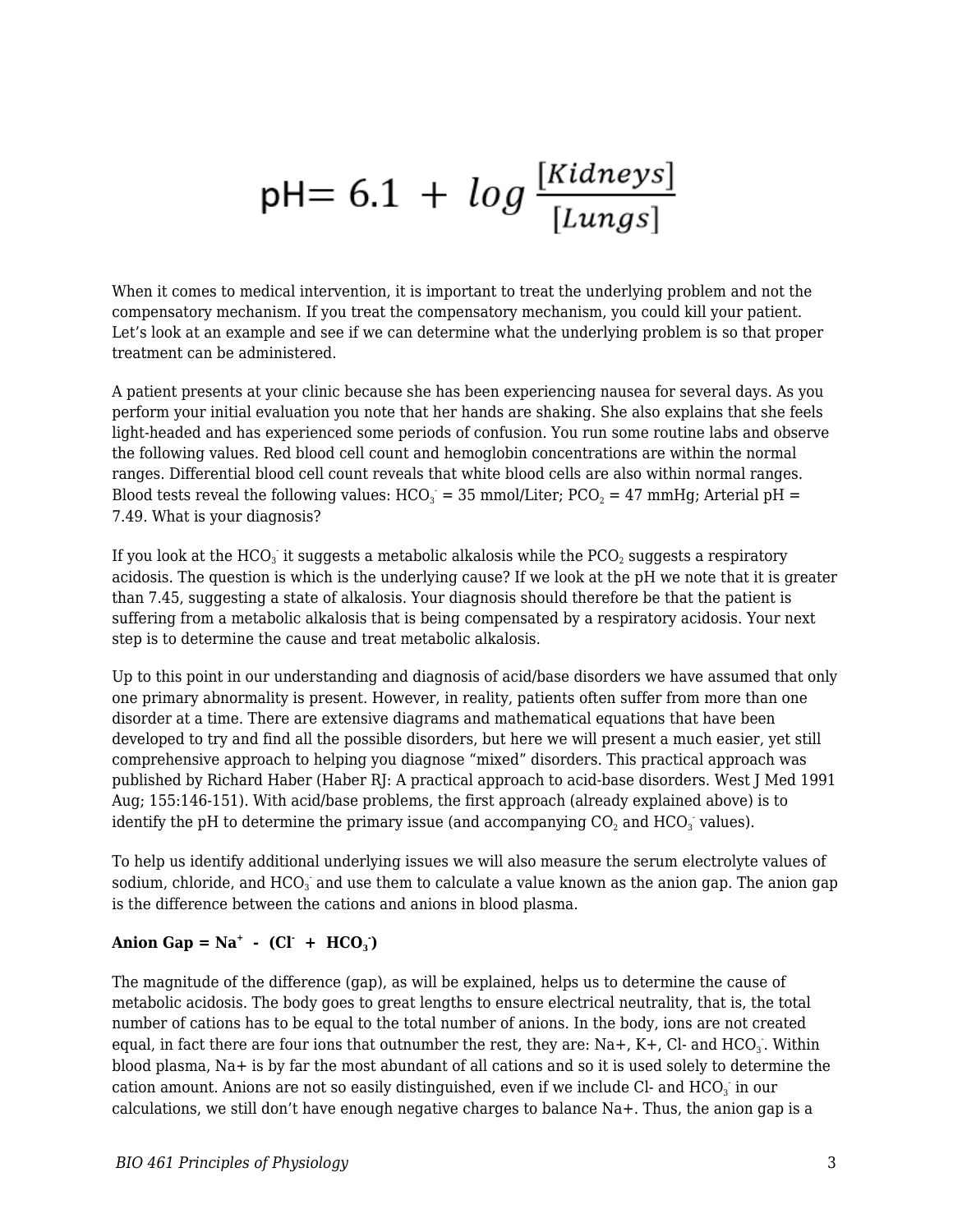number that represents the "unmeasured" anions that are needed to balance out the Na+. This is why the value is called the anion gap. In normal individuals, the cations that are measured still outnumber the measured anions (even including Cl- and  $\mathrm{HCO}_3^+$  and other anions) so that gap is positive. Since we know that the body has to be electrically neutral, we deduce that the anion gap represents the unmeasured anions.



 $Na^+ - (Cl^+ + HCO_3^-)$ Normal Values ~ 12 mmol/L

Image by JS at BYU-I W18

The current acceptable normal anion gap is around 12 mEq/L. The anion gap is classified as large, normal or low. Since the anion gap is affected by an increase in the unmeasured anions, a large anion gap will indicate acidosis. For example, in diabetes type I, patients can produce large volumes of ketoacids which then bind to and convert bicarbonate ions to form  $\mathrm{CO}_2.$  Since the bicarbonate is decreased, the anion gap is increased.

Low anion gaps can be caused by hypoalbuminemia (low levels of albumin). Albumin is negatively charged and thus acts as a major "unmeasured" anion. However, if albumin levels drop, anions like Cl- must increase to maintain electrical neutrality. Since Cl- is a "measured" anion, the gap will decrease.

#### **Acid-Base and potassium**

Potassium (K+) homeostasis is of vital importance, but mostly extracellular K+. Since about 98% of potassium resides intracellularly, adding or subtracting K+ from intracellular stores is hardly noticeable. In contrast, altering extracellular K+ concentrations, because the amounts are so small to begin with, results in major changes, especially regarding membrane potentials. This creates an interesting conundrum because normal daily loads of dietary K+ being absorbed from the intestine into the extracellular spaces should be lethal. To prevent this, the body deals with increasing extracellular loads of K+ in two ways; by immediately shifting K+ intracellularly and by excreting K+ by the kidneys (visited in the kidney section). Under normal physiological conditions, these two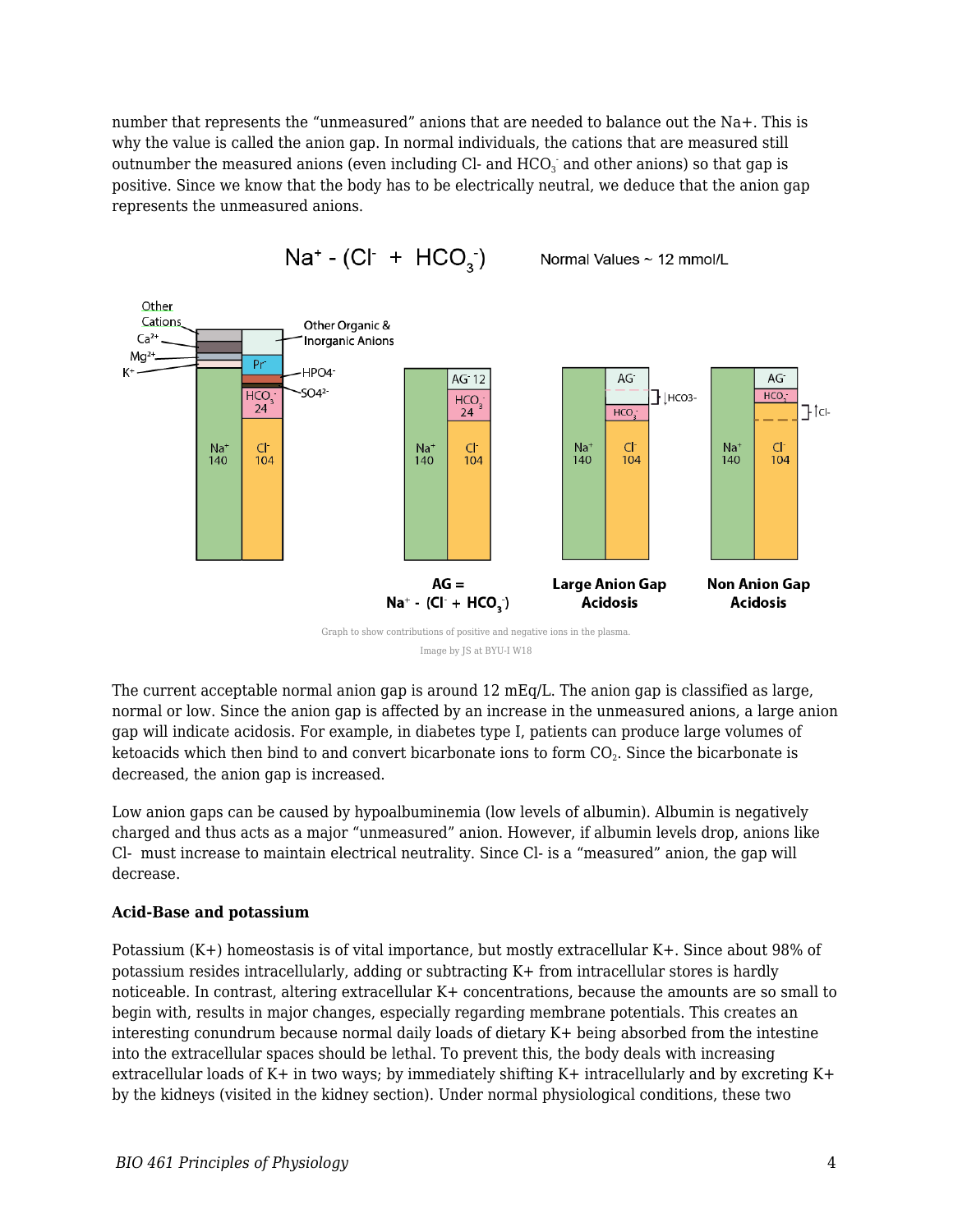systems handle K+ very effectively, but under nonphysiologically conditions, especially those dealing with alterations in pH, K+ homeostasis is greatly affected.

Why is K+ homeostasis tied to pH? In brief, the buffering mechanisms for K+ and H+ into or out of the cell seem to be linked together. For example, to buffer the effect of hyperkalemia, cells (mainly skeletal muscle cells) take in K+ to help maintain extracellular concentrations. In doing so, extracellular H+ ion concentrations increase, inducing a state of acidosis. Thus, hyperkalemia is associated with acidosis. Vice versa, in metabolic acidosis, excess hydrogen ions are buffered by cells, but in doing so extracellular potassium ions increase, causing hyperkalemia. The opposite is true for states of hypokalemia and alkalosis. Unfortunately, this "exchange" effect for H+ and K+ is not as easy as a single transport protein (ie., H+/K+ exchanger), instead, it is the effect of at least four indirect exchange mechanisms.



### **Na+/H+ Antiporter**

1. **Na+/H+ antiporter**. The Na+/H+ antiporter is the predominant transporter in skeletal muscle to help regulate pH. The transporter brings in Na+ and takes out H+ and then the Na+ that enters is extruded by the  $Na + / K + ATP$  as pump. This pump is crucial in helping to maintain intracellular pH during muscle contraction, however, during acidemia (extracellular acidosis), the increased extracellular concentration of H+ ions will slow down (most likely due to acidic effect on the protein pump) the Na+/H+ exchanger, causing slight decreases in intracellular Na+ and slight increases in intracellular H+. The Na+/K+ ATPase pump will also be affected, experienced a reduced activity, thereby increasing extracellular K+ (hyperkalemia in response to acidosis).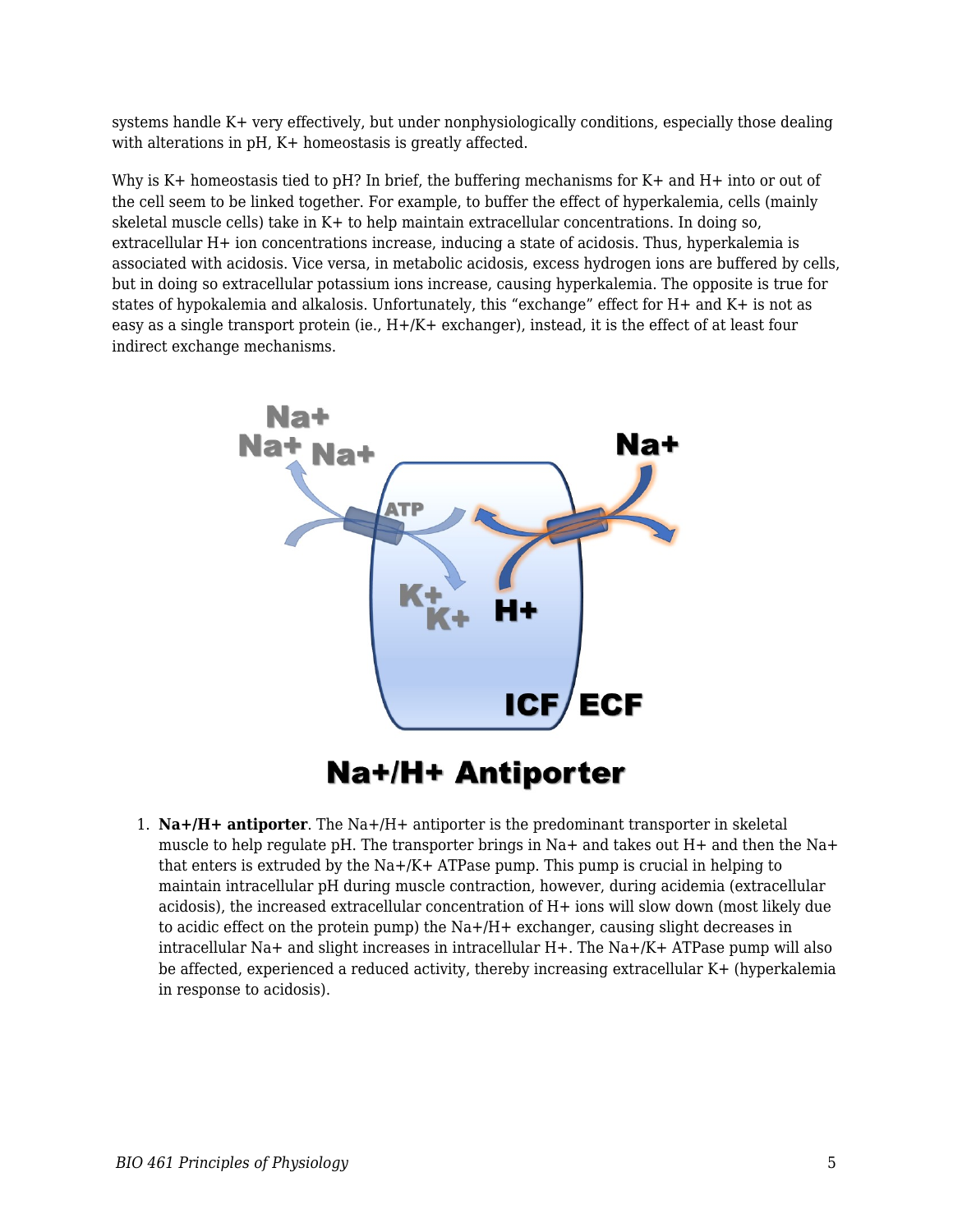

### **Na+/HCO3- Cotransport**

2. **Na+/HC03- cotransport**. The Na+/HCO3- cotransporter works by bringing Na+ in as well as HCO3-. Thus, during conditions of acidosis, or low HCO3-, the cotransport of Na+ and HCO3 will be reduced, slightly decreasing the intracellular Na+, reducing the activity of the Na+/K+ ATPase pump, and increasing extracellular K+ (hyperkalemia in response to acidosis).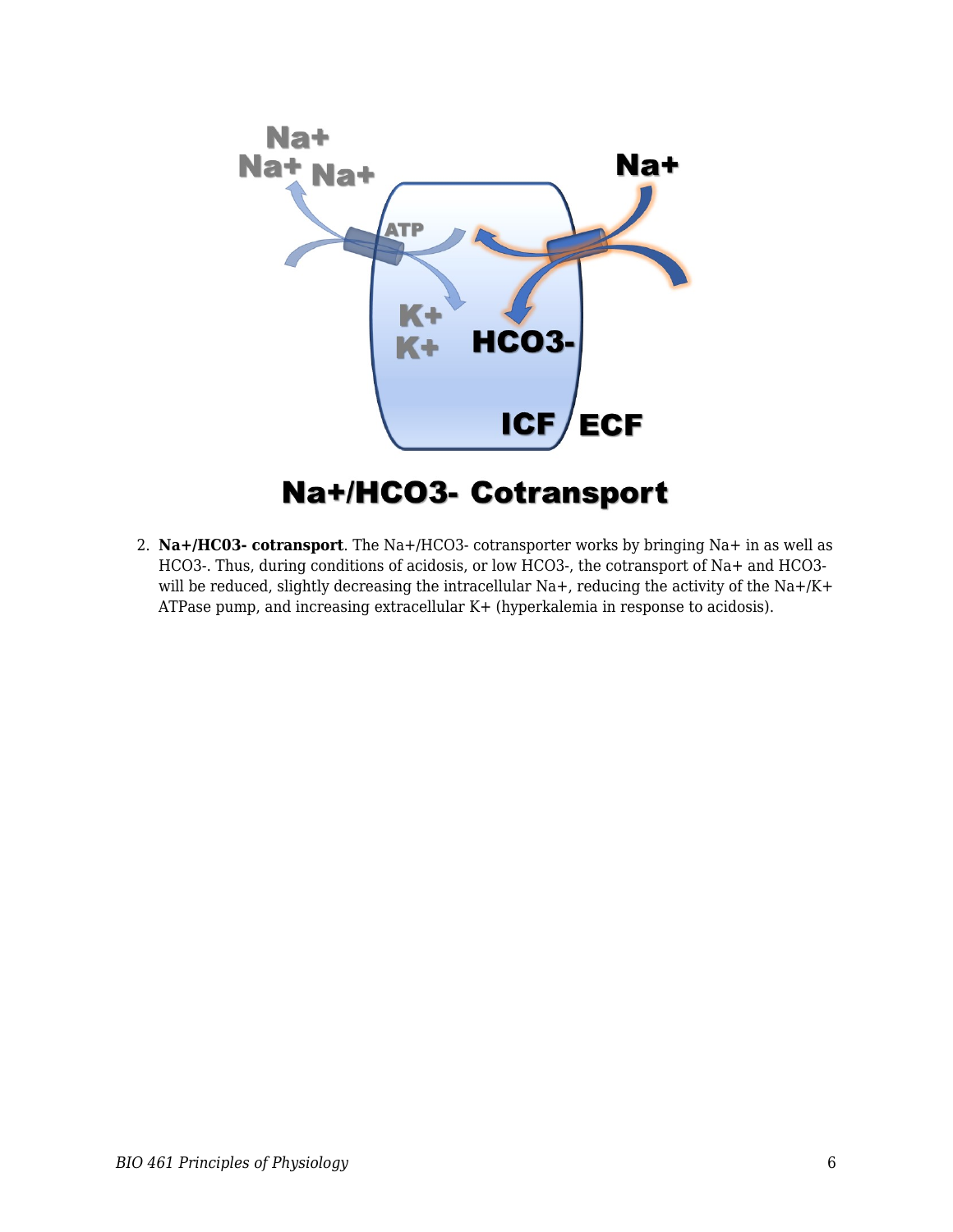

## **CI-/K+ cotransport**

- 3. **Cl-/HCO3- antiporter and K+/Cl- cotransporter**. The Cl-/HCO3- antiporter works by pumping HCO3- out and Cl- in and the K+/Cl- cotransport by pumping Cl- out and K+ out. Thus, during acidosis, the low extracellular HCO3- would drive the movement of HCO3- out, and Cl- in, which in turn would drive Cl- back out with K+ (hyperkalemia in response to acidosis).
- 4. **Intracellular anion competition**. In response to acidosis, the increase of H+ movement into the cell binds to non-diffusible anions, competing for binding with K+, and thereby increasing the intracellular gradient for free (unbound) K+ to diffuse out of the cell (hyperkalemia in response to acidosis).

These transporters and conditions can also work opposite in cases of hypokalemic induced alkalosis. In brief, alkalosis would stimulate the  $Na+/H+$  co-transporter and the  $Na+/K+$  ATPase pump, increase the Na+/HCO3- co-transporter and the Na+/K+ ATPase pump, decrease Cl-/HCO3 exchange and the K+/Cl- exchange, and reduce competitive binding (Hypokalemia that results in alkalosis).

Understanding these transporters can help explain how hormones can have dramatic effects on acidbase balance. For example, excess **Aldosterone** can induce a state of alkalosis because of the effects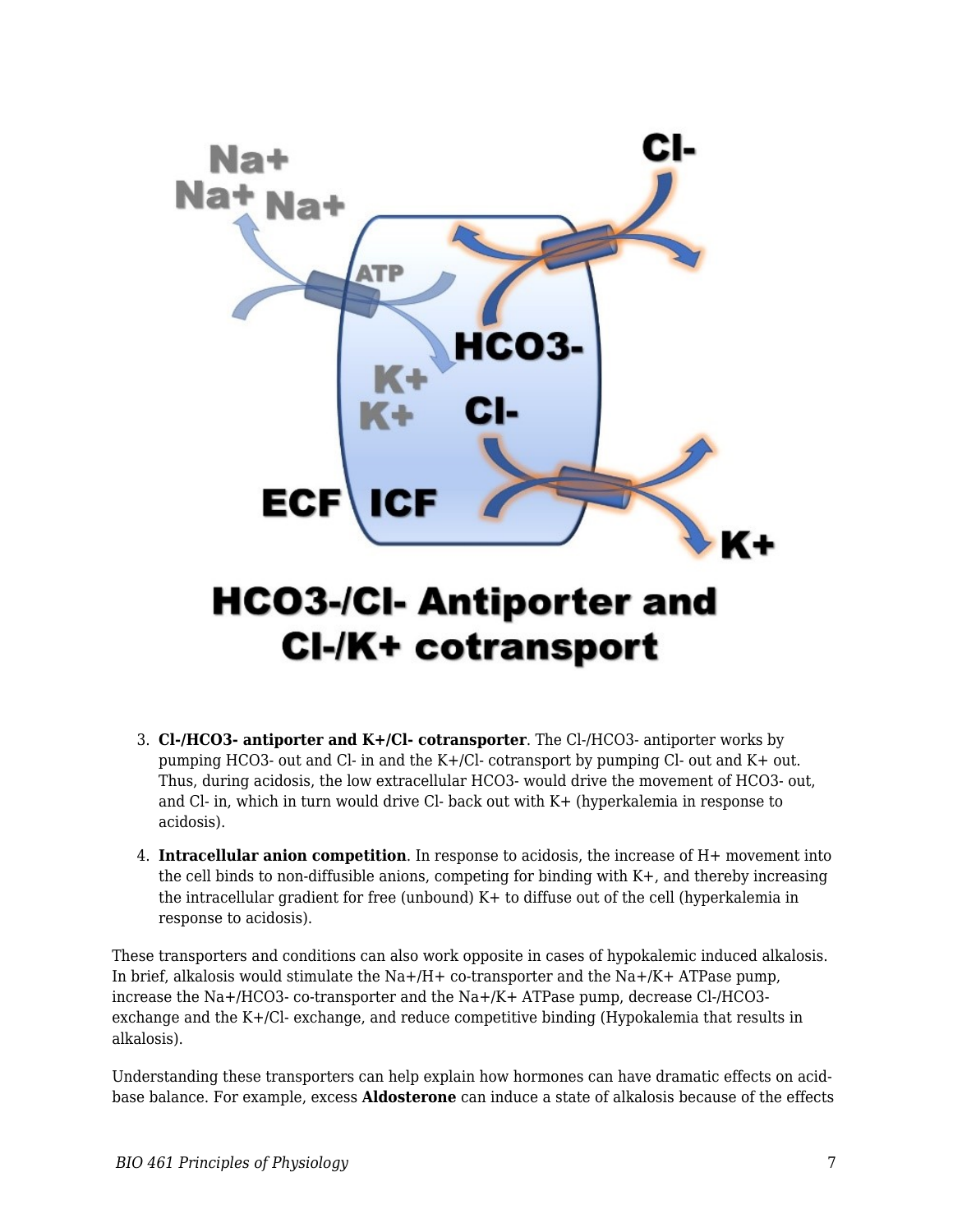on the Na/K ATPase pump. Since 3 Na+ ions are exchanged for 2 K+ ions, increasing pump activity will increase intracellular K+ concentrations, which can then induce a hypokalemic state. In response, cells will begin to release the K+ to the extracellular space, but in doing so will use the mechanism explained to shift H+ out of the extracellular to the intracellular space, thereby inducing alkalosis. **Insulin** also increases the activity of the Na+/K+ pump but usually does not induce hypokalemia because insulin release follows meals when the K+ load is already beginning to increase. The importance of this role for insulin is seen in type I diabetics (lack insulin) who can become severely hyperkalemic following a meal if their insulin is not injected properly.

**Epinephrine/norepinephrine** may contribute to hypokalemia and subsequent alkalosis as they also stimulate the Na/K ATPase pump, through interactions with autonomic receptors.

Not all types of metabolic acidosis are associated with hyperkalemia. In the case of lactic or ketoacidosis, the conjugate base (anion) can move into the cell, making a smaller driving force for K+ to exit, although some mild forms of hyperkalemia in ketoacidosis will still be observed, mainly due to the lack of insulin. Still, for some general rules, consider this table of K+ interactions.

| <b>Metabolic Acidosis</b> | $\uparrow$ K+        |
|---------------------------|----------------------|
| Metabolic Alkalosis       | $\downarrow$ K+      |
| Respiratory Alkalosis     | $\leftrightarrow$ K+ |
| Respiratory Acidosis      | $\leftrightarrow$ K+ |

Both respiratory alkalosis and acidosis induce small or even no changes in K+, perhaps because the respiratory system doesn't deal directly with HCO3-, but the mechanisms as to why the change is so subtle is not yet understood.

#### **Acid-Base and The Nervous system**

In terms of the nervous system, acidosis is often (but not always) associated with **hypo**-excitability and alkalosis with **hyper**-excitability (always). This is due to the effect of protons on albumin and calcium homeostasis. Recall that the voltage-gated Na+ channel conformation is highly dependent on extracellular calcium (hyper or hypocalcemia). In hypercalcemia the voltage mechanism is inhibited so that the channel doesn't respond well (hypo-excitable), whereas in hypocalcemic states, the channel becomes over sensitive (hyper-excitable). Finally, extracellular calcium concentrations are highly dependent upon how much calcium is bound to albumin. Thus, in acidosis, the increased proton concentration will compete with the binding of calcium on albumin. This competition will result in an increase binding of H+ ions and subsequent decrease binding in Ca++ ions thereby inducing a state of hypercalcemia and **hypo**-excitability. However, if the acidosis is associated with hyperkalemia, the increased K+ concentrations will alter membrane potentials, thereby inducing **hyper**-excitable states. This is why acidosis can be observed to be associated with **hyper** and **hypo**excitable states. In contrast, the lack of  $H+$  ions will cause albumin to "soak" up, or bind more calcium ions, inducing a state of hypocalcemia and a hyper-excitable state.